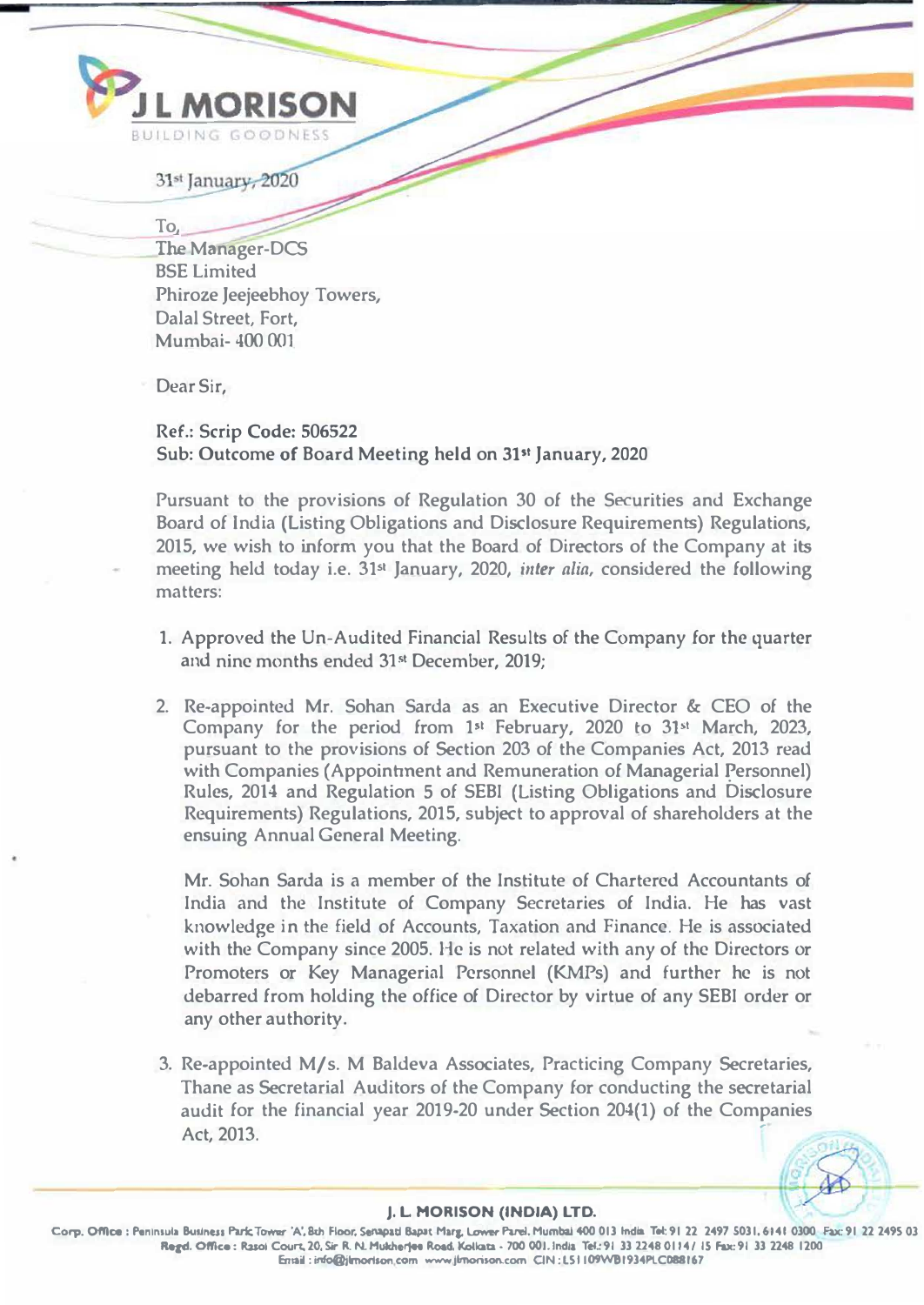

A copy of the Un-audited Financial Results for the quarter and nine months ended 31st Deember, 2019 along with Limited Review Report received from the Statutory Auditors of the Company on the said results are enclosed herewith for your records.

The meeting of the Board of Directors commenced at 5.00 p.m. and concluded at 6.30 p.m.

Kindly take the above on your record.

Thanking you, Yours faithfully,

For J. L. Morison (India) Limited

 $abc$ 

**Sonal Naik Company Secretary & Compliance Officer** Membership No.: A43179

Encl: As stated above



## J. L. MORISON (INDIA) LTD.

Corp. Office: Peninsula Business Park Tower 'A', 8th Roor, Senagan Bapat Mary, Lower Parel, Mumbel 400 013 India Tel: 91 22 2497 5031, 6141 0300 Fax: 91 22 2495 0317 Regd. Office: Rasol Court, 20. Sir R. N. Multherjee Road, Kolkata - 700 001, India Tel.: 91 33 2248 0114 / 15 Fax: 91 33 2248 1200 Email: irdo@jimortson.com www.jimortson.com CIN:L51109WB1934PLC088167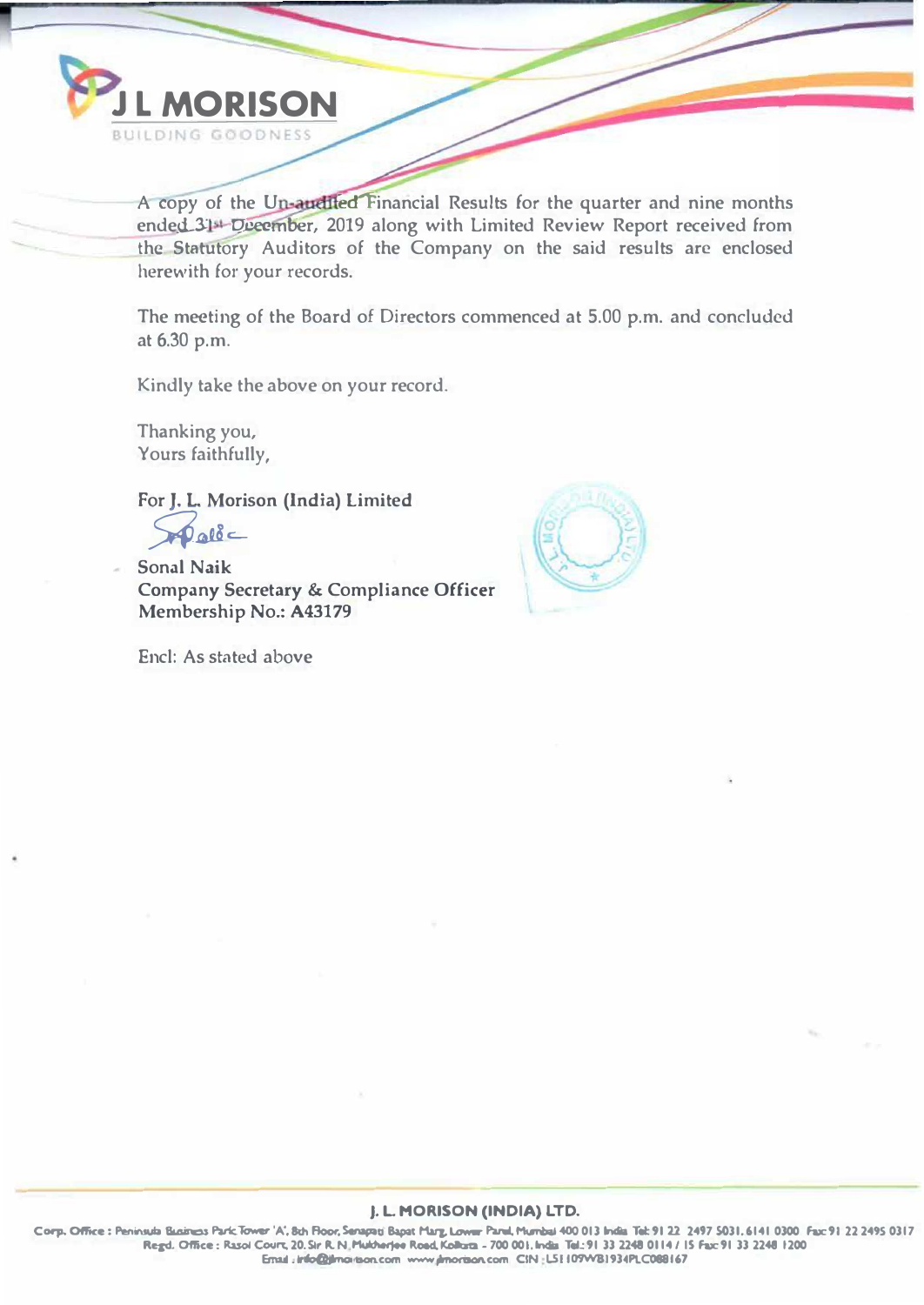

#### J. L. MORISON (INDIA) LIMITED CIN: L51109WB1934PLC088167 Regd. Office : 'Rasol Court', 20 Sir R. N. Mukherjee Road, Kolkata - 700 001 Ph: 033 22480114/15, Email Id: Investors@jlmorison.com, Website: www.jlmorison.com/corporate

Statement of Un-Audited Financial Results for the Quarter and Nine Months ended 31st December, 2019

|                                                                       | (Rupees in lakhs except EPS) |                  |                 |                                        |                   |             |
|-----------------------------------------------------------------------|------------------------------|------------------|-----------------|----------------------------------------|-------------------|-------------|
|                                                                       |                              | Quarter Ended    |                 | <b>Nine Months Ended</b><br>Year Ended |                   |             |
| <b>Particulars</b>                                                    | 31-12-2019                   | $30.09 - 2019$   | 31-12-2018      | 31-12-2019                             | 31-12-2018        | 31-03-2019  |
|                                                                       | <b>Un-Audited</b>            | Un-Audited       | Un-Audited      | Un-Audited                             | <b>Un-Audited</b> | Audited     |
| 1 Income from operations                                              | 2,259.72                     | 2,30772          | 2.065.03        | 6.916.22                               | 6.39169           | 8.680.12    |
| 2 Olher in nome                                                       | 10715                        | 125.83           | 115.42          | 31706                                  | 328 82            | 514.36      |
| 3 Total Income (1+2)                                                  | 2,366,87                     | 2,433.55         | 2,180.45        | 7,233.30                               | 8.720.51          | 9,194.48    |
| 4 Expenses                                                            |                              |                  |                 |                                        |                   |             |
| a) Cosl of materials consumed                                         | 372.19                       | 547.58           | 436.62          | 1,299.82                               | 1,360.81          | 1,757.24    |
| b) Purchase of Iraded goods                                           | 607.47                       | 661.31           | 547.91          | 2.080.44                               | 1,899.80          | 2.431.45    |
| c) Changes in inventories of work-in-progress and finished goods      | 166.17                       | (279.15)         | 1250            | (16.69)                                | (35164)           | (174.59)    |
| d) Employee bettefits expense                                         | 506.31                       | 477.73           | 406.87          | 1,447,09                               | 1,218.91          | 1,604.27    |
| e) Finance costs                                                      | 2.12                         | 2.16             | 2.73            | 8.49                                   | 5.41              | 7.80        |
| n Depreciation and amortisation experise                              | 31.20                        | 31.15            | 34:31           | 95.49                                  | 9836              | 131.90      |
| g) Advertising and sales promotion expense                            | 157.61                       | 262 04           | 114 23          | 582 74                                 | 450.06            | 801.17      |
| h) Other expenses                                                     | 40432                        | 363.79           | 394 92          | 1,211.54                               | 1,200.73          | 1,575.16    |
| <b>Total expenses</b>                                                 | 2,247.39                     | 2,266.61         | 1,950,09        | 6.706.92                               | 5,882,44          | 3,134.40    |
| 5 Profit before exceptional items and tax (3-4)                       | 119.46                       | 166.94           | 230,36          | 526.38                                 | 838.07            | 1,080.08    |
| 6 Exceptional kems                                                    |                              |                  |                 |                                        |                   |             |
| 7  Profit before tax (5-6)                                            | 119,48                       | 166.94           | 230.36          | 526,38                                 | 838.07            | 1.060.08    |
| 8 Tax Expense                                                         |                              |                  |                 |                                        |                   |             |
| a) Current tax                                                        | 29.82                        | 45.91            | 61 58           | \$58.96                                | 256.74            | 348.34      |
| b) Deferred tax                                                       | (0.45)                       | (26.39)          | (29.26)         | (33.70)                                | (67.63)           | (13.21)     |
| c) Taxalion relating to earlier years                                 |                              | $\hskip 1.0cm =$ | (2.09)          | 3 2 8                                  | (2.09)            | (2.09)      |
| <b>Total tax</b>                                                      | 29.37                        | 19.52            | 30.23           | 128.54                                 | 187.02            | 333.04      |
| 9 Profit for the period (7-8)                                         | 90.11                        | 147.42           | 200.13          | 397.84                                 | 651,05            | 727.04      |
| 10 Other comprehensive income (OC1)                                   |                              |                  |                 |                                        |                   |             |
| Items that will not be reclassified to profit or foss                 |                              |                  |                 |                                        |                   |             |
| a) Reme asurements of post-employment benefit plan                    |                              |                  | (37.26)         |                                        | (111,77)          | 34.55       |
| b) Changes in fair value of equity instruments designated through OCI | (184.35)                     | (65.16)          | (17360)         | (502.56)                               | (2.221.50)        | (2.855.97)  |
| c) Tax relating to these items                                        |                              | ÷                | 10.36           |                                        | 31.09             | (10.06)     |
| Items that will be reclassified to profit or loss                     |                              |                  |                 | ÷.                                     |                   |             |
| a) Changes in fair value of debt instruments                          | (0.99)                       | (12.76)          |                 | 1359                                   |                   |             |
| b) Tax relating to these items                                        | (3.45)                       | 5.41             | (18.39)<br>5.12 |                                        | (22.24)<br>6.19   | (19.77)     |
| Total Other Comprehensive Income                                      | (188.79)                     |                  |                 | (1.72)                                 |                   | 5.76        |
|                                                                       |                              | (72.51)          | (213, 77)       | (490.69)                               | (2,318.23)        | (2.845.49)  |
| 11 Total comprehensive income for the period (9+10)                   | (98.68)                      | 74,91            | (13.64)         | (92.85)                                | (1.687.18)        | (2, 118.45) |
| 12 Paid-up equily share capital (Face value of Rs. 10 each)           | 136.50                       | 136.50           | 136.50          | 136.50                                 | 136.50            | 136.50      |
| 13 Basic and diluted cornings per share                               |                              |                  |                 |                                        |                   |             |
| (Face value of Rs 10 each) (Nol annualised).                          | 6.61                         | 1080             | 14.66           | 29.15                                  | 47.70             | 5326        |

Notes

1) The above un-audited financial results were reviewed by the Audit Committee and approved by the Board of Directors si their meetings held on 31st January, 2020.

2) Basod on the "management approach" as delined in Ind AS 108 - Operating Segments, the Company is primarily engaged in the business of personal care products which the management recognises as the sole business segment. Henee, disclosure of segment wise information is not required and accordingly not provided.

3) Tax expenses for the quarter and nme months ended 31st December, 2019 reflect charges made vide Taxation Laws (Amendment) Act, 2019

4) Previous periods ligures have been regrouped I reclassified wherever necessary, to conform to the current period's classification

Place: Mumbai

Date: 31st January, 2020



For and on behalf of the Board of Directors

 $\subset$ 

Sotian Sards Executive Director & CEO DIN - 00129782

#### J.L. MORISON (INDIA) LTD.

Corp. Office : Peninsula Business Park Tower 'A', 8th Floor, Senapati Bapat Marg, Lower Parel, Mumbai 400 013 India Tel: 91 22 2497 5031, 6141 0300 Fax: 91 22 2495 0317 Regd. Office : Rasol Court, 20, Sir R. N. Mukherjee Road, Kolkata - 700 001. India Tel.: 91 33 2248 0114 / 15 Fax: 91 33 2248 1200 Email:info@jlmorison.com www.jlmorison.com CIN:L51109WB1934PLC088167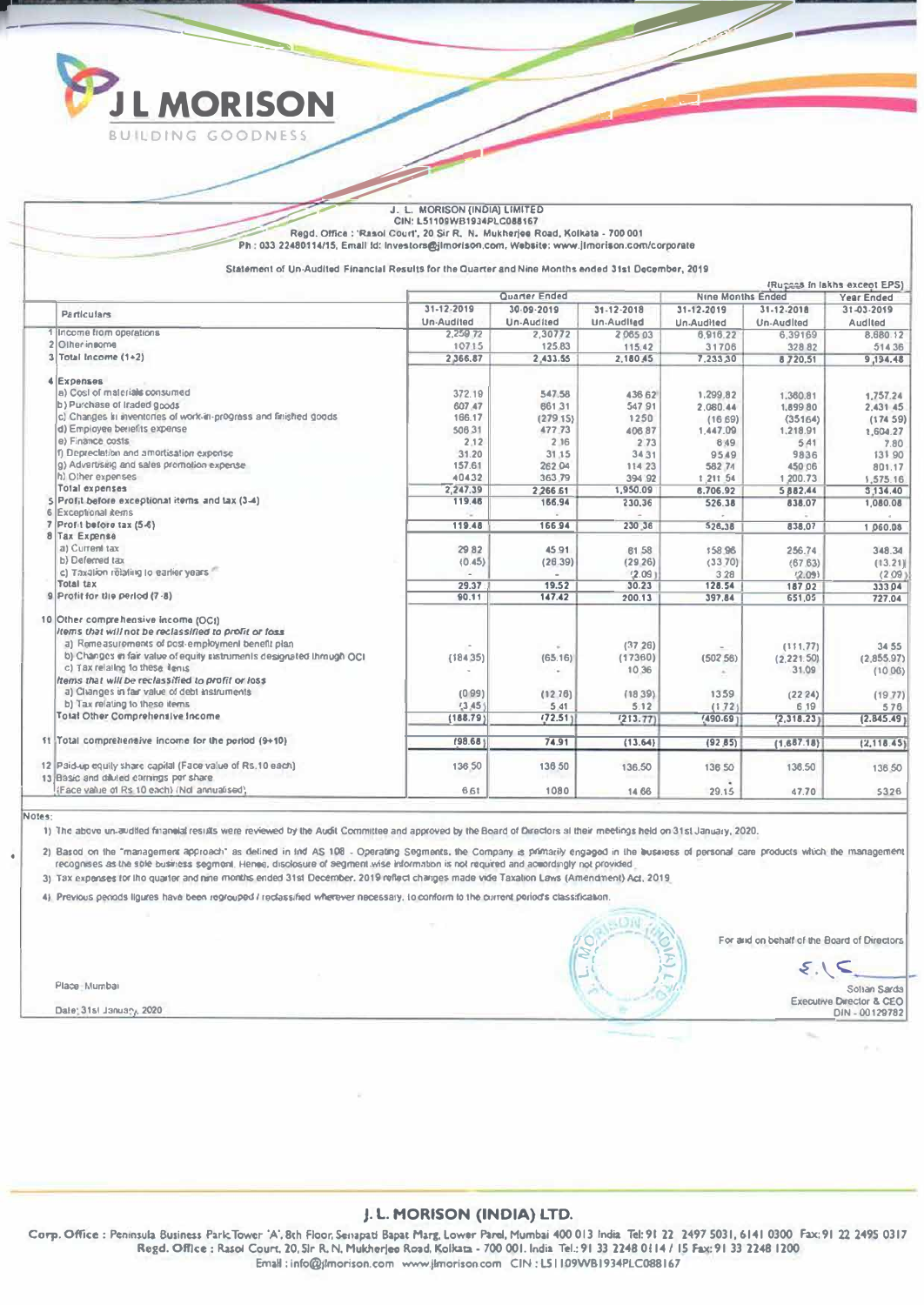

6, Karim Chambers, 40, A, Doshi Marg, (Hamam Street), Mumbai 400 001 INDIA.

Telephone : 0091-22-2269 1414 / 2269 1515 0091-22-4002 1140 / 4002 1414 Fax 0091-22-2265 0126 E-mail mumbai@lodhaco.com

## **LIMITED REVIEW REPORT**

## **Review Report to Board of Directors**

- 1. We have reviewed the accompanying �tatement of unaudited financial results of **J. L. Morison (India) Limited** ("the Company") for the quarter and nine months ended 31<sup>st</sup> December, 2019. The statement is the responsibility of the Company's Management and has been approved by the Board of Directors. Our responsibility is to issue a report on this financial Statement based on our review.
- 2. We conducted our review of the Statement in accordance with the Standard on Review Engagements (SRE) 2410, "Review of Interim Financial Information Performed by the Independent Auditor of the Entity" issued by the Institute of Chartered Accountants of India. This Standard requires that we plan and perform the review to obtain moderate assurance as to whether the financial statements are free of material misstatement. A review is limited primarily to inquiries of Company personnel and analytical procedures applied to financial data and thus provide less assurance than an audit. We have not performed an audit and accordingly, we do not express an audit opinion.
- 3. Based on our review, conducted as above, nothing has come to our attention that causes us to believe that the accompanying statement of unaudited financial results prepared in accordance with applicable accounting standards and other recognized accounting practices and policies, has not disclosed the information required to be disclosed in terms of Regulation 33 of the SEBI (Listing Obligations and Disclosure Requirements) Regulations, 2015 including the manner in which it is to be disclosed, or that it contains any material misstatement.

**For LODHA & CO. Chartered Accountants Firm Registration No: 301051E** 

�()A **R. P. Baradiya** 

**Partner Membership No. 044101 U DIN : 'J.t>o '-f** *4 IO f* **,4A -A-A-A** *f...1.f'?--/* 

**Mumbai 31 st January, 2020** 



**Hyderabad Jaipur**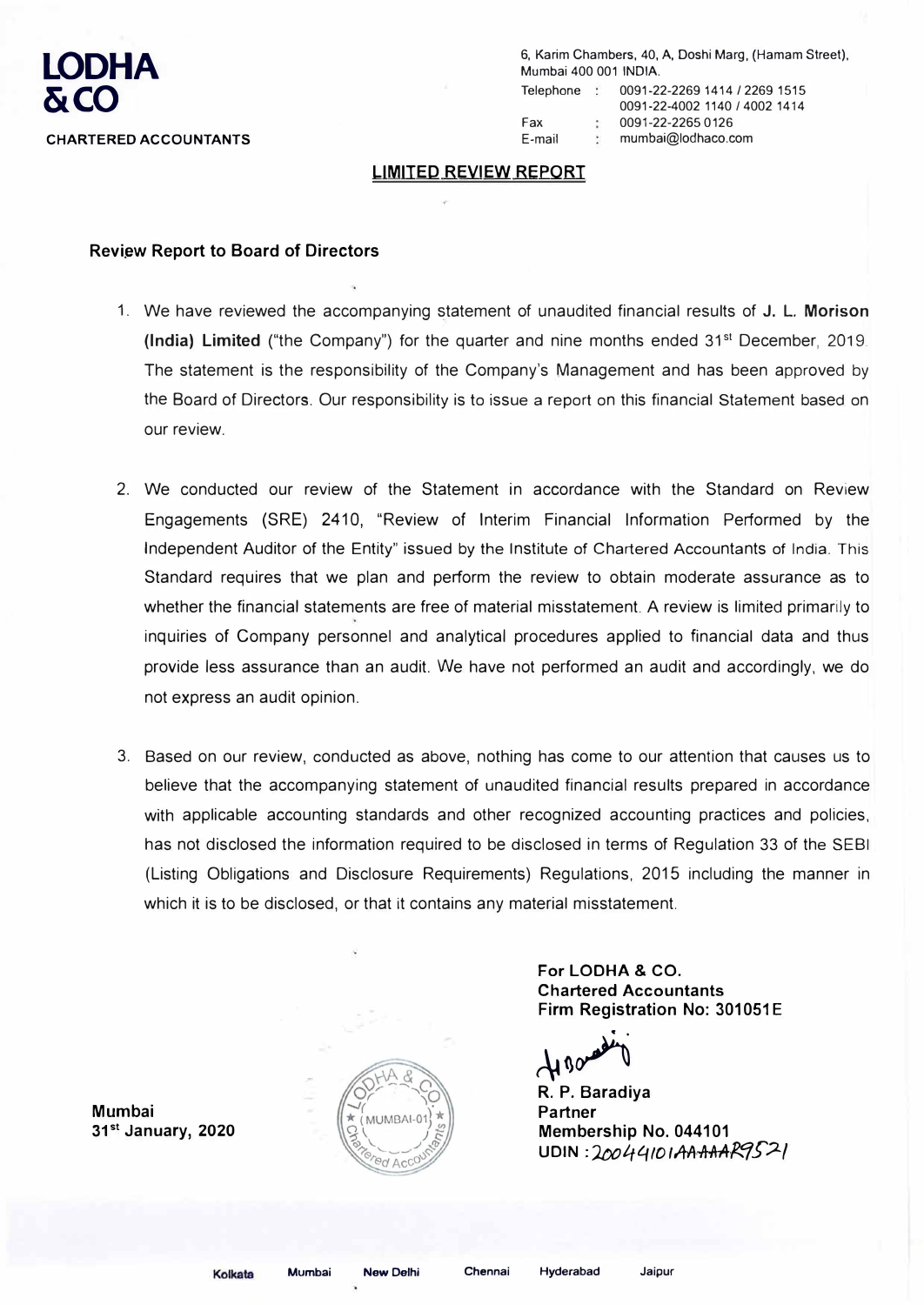# **FE SUNDAY**

# **Mahindra Bank Limited**

#### **DEMAND NOTICE** UNDER SECTION 13(2) OF THE SARFAESI ACT. 2002

27 BKC, C 27, G-BLOCK, BANDRA KURLA COMPLEX, BANDRA (E), MUMBAI- 400051 FLOOR, ADAMAS PLAZA, 166/16, CST ROAD, KALINA, SANTACRUZ (E), MUMBAI 400098

20

WERS AND CO-BORROWERS HAVE AVAILED LOAN(S) FACILITY (IES) FROM RELIGARE FINVEST LTD (RFL) BY MORTGAGING CURITIES) AND DEFAULTED IN REPAYMENT OF THE SAME, CONSEQUENT TO YOUR DEFAULTS YOUR LOAN WERE CLASSIFIED V MENTIONED ACCOUNT HAS BEEN ASSIGNED IN FAVOUR OF KOTAK MAHINDRA BANK LIMITED VIDE DEED OF ASSIGNMENT THE RIGHTS, TITLE, INTERESTS, BENEFITS, DUES RECEIVABLE FROM YOU AS PER THE DOCUMENTS EXECUTED BY YOU TO I THE UNDERLYING SECURITY INTEREST CREATED IN RESPECT OF THE SECURITY/IES FOR REPAYMENT OF THE SAME HAS VAK. THE BANK HAS PURSUANT TO THE SAID ASSIGNMENT AND FOR THE RECOVERY OF THE OUTSTANDING DUES. ISSUED 2) OF THE SECURITIZATION AND RECONSTRUCTION OF FINANCIAL ASSET AND ENFORCEMENT OF SECURITY INTEREST ACT. WHICH ARE BEING PUBLISHED HEREWITH AS PER SECTION 13(2) OF THE ACT READ WITH RULE 3(1) OF THE SECURITY 02 AS AND BY WAY OF ALTERNATE SERVICE UPON YOU.

RROWERS, SECURITIES, OUTSTANDING DUES, DEMAND NOTICE SENT UNDER SECTION 13(2) AND AMOUNT CLAIMED THERE

| <b>THE</b><br>IUARANTOR,<br><b>AMOUNT</b>            | DETAILS OF THE IMMOVEABLE PROPERTY<br><b>MORTGAGE PROPERTY/IES</b>                                                                                                                                                                                                                                                                                                                                                                                                                                                                                                                                                                                                               | <b>1. DEMAND NOTICE DATE</b><br>2. AMOUNT DUE IN RS.                                                                                                                                                                                                                |
|------------------------------------------------------|----------------------------------------------------------------------------------------------------------------------------------------------------------------------------------------------------------------------------------------------------------------------------------------------------------------------------------------------------------------------------------------------------------------------------------------------------------------------------------------------------------------------------------------------------------------------------------------------------------------------------------------------------------------------------------|---------------------------------------------------------------------------------------------------------------------------------------------------------------------------------------------------------------------------------------------------------------------|
| 000061990<br>NED: 20,20,000/-<br><b>OUSAND ONLY)</b> | THROUGH IT'S A FLAT BEARING NO. 302 ON THE THIRD FLOOR IN THE B WING<br><b>IEB WAGHERE S/O   IN THE PROJECT "SEETAI RESIDENCY" ADMEASURING CARPET</b><br>B WAGHERE, MRS. AREA OF 605 SOUARE FEET LE. 56.22 SOUARE METERS<br>I. PRATIK RAMESH ALONGWITH ATTACHED TERRACE ADMEASURING 110 SQ. FT.<br>I.E. 10.22 SQ. MTRS. (SALEABLE AREA ADMEASURING 930 SQ.<br>AL RESIDENCY SR. FT LE. 86.43 SQ. MTRS) + COVERED CAR PARKING BEARING<br>PAWANESHWAR   LOT NO. 18 ADMEASURING 120 SQ. FT. LE. 11.15 SQ. MTRS. AT<br>THE END GROUND FLOOR ON THE NORTH SIDE OF THE<br>BUILDING NOS. A. BAND C.<br>NAME OF THE MORTGAGOR: MRS. SUREKHA RAMESH<br>WAGHERE & MR. PRATIK RAMESH WAGHERE | 1. 25.09.2019<br>2. RS. 17.00.608.33/-<br>(RUPEES SEVENTEEN LAKH SIX<br>HUNDRED EIGHT AND THIRTY<br>THREE PAISA ONLY) DUE AND<br>PAYABLE AS OF 23.09.2019 WITH<br><b>APPLICABLE INTEREST</b><br>MENTIONED HEREIN ABOVE FROM<br>24.09.2019 UNTIL PAYMENT IN<br>FULL. |
| JT OUR CONSENT.                                      | RROWER/S ARE THEREFORE CALLED UPON TO MAKE PAYMENT OF THE ABOVE MENTIONED DEMANDED AMOUNT WITH<br>HEREINABOVE IN FULL WITHIN 60 DAYS OF THIS NOTICE FAILING WHICH THE UNDERSIGNED SHALL BE CONSTRAINED TO<br>ORCE THE ABOVE-MENTIONED SECURITY/IES(MORTGAGE PROPERTY/IES).<br>JVISIONS OF SUB-SECTION (8) OF SECTION 13 OF THE ACT BY VIRTUE OF WHICH YOU ARE AT LIBERTY TO REDEEM THE<br>PULATED IN THE AFORESAID PROVISION.<br>I 13(13) OF THE SAID ACT, YOU ARE RESTRAINED FROM TRANSFERRING THE ABOVE-REFERRED SECURITIES BY WAY OF                                                                                                                                          | FOR KOTAK MAHINDRA BANK LTD.<br><b>AUTHORISED OFFICER</b>                                                                                                                                                                                                           |

Regd.Office: 502, Skylon, G.I.D.C., Char Rasta, Vapi - 396 195, Dist, Valsad, Guiarat, Tower B, Peninsula Business Park, G. K. Marg, Lower Parel (W), Mumbai - 400013. Tel.: +91 22 6666 3666 + Fax: +91 22 6666 3777

**RACT OF UNAUDITED CONSOLIDATED FINANCIAL RESULTS** FOUARTER AND NINE MONTHS ENDED 31\* DECEMBER, 201

| (₹ in Lacs except per share data) |                               |                               |                         |                           |                   |                   |  |  |
|-----------------------------------|-------------------------------|-------------------------------|-------------------------|---------------------------|-------------------|-------------------|--|--|
|                                   |                               | QUARTER ENDED                 |                         |                           | NINE MONTHS ENDED | <b>YEAR ENDED</b> |  |  |
| <b>ULARS</b>                      | 31,12,2019                    | 30.09.2019                    | 31.12.2018              | 31,12,2019                | 31.12.2018        | 31,03,2019        |  |  |
|                                   | (UNAUDITED)                   |                               | (UNAUDITED) (UNAUDITED) | (UNAUDITED)               | (UNAUDITED)       | (AUDITED)         |  |  |
| (feet)                            | 216,863                       | 181,769                       | 132,046                 | 594,160                   | 376,318           | 561,582           |  |  |
| Extraordinary Items)              | 8,761                         | (4.987)                       | 7,579                   | 12,159                    | 21,581            | 30,233            |  |  |
| berfore tax.                      | the control of the control of | the project of the project of | the permanent           | contact and substitution. | <b>ALCOHOL</b>    | <b>BAY-BAYL</b>   |  |  |

## **J.L.MORISON (INDIA) LIMITED** (CIN: L51109WB1934PLC088167)

Regd. Office: 'Rasoi Court', 20 Sir R. N. Mukherjee Road, Kolkata - 700 001 Ph · 033 22480114/15. Email kt: investors@ilmorison.com, Website: www.jimorison.com/corporate

Extract of Un-Audited Financial Results for the Quarter and Nine months ended 31<sup>st</sup> December, 2019

|            | (Rs. in lakhs except EPS)                                                                                                                           |               |                       |            |  |  |  |
|------------|-----------------------------------------------------------------------------------------------------------------------------------------------------|---------------|-----------------------|------------|--|--|--|
| Sr.<br>No. |                                                                                                                                                     | Quarter ended | Nine months<br>eitded |            |  |  |  |
|            | <b>Particulars</b>                                                                                                                                  | 31-12-2019    | 31-12-2018            | 31-12-2019 |  |  |  |
|            |                                                                                                                                                     | Un-Audited    | Un-Audited            | Un-Audited |  |  |  |
|            | Total income from operations (net)                                                                                                                  | 2,366.87      | 2,180.45              | 7,233.30   |  |  |  |
| 2          | Net Profit /(loss) for the period (before tax, Exceptional and/<br>or Extra ordinary items)                                                         | 119.48        | 230.36                | 526.38     |  |  |  |
| 3          | Net Profit /(loss) for the period before tax (after Exceptional<br>and /or Extra ordinary items)                                                    | 119,48        | 230.36                | 526.38     |  |  |  |
| A.         | Net Profit /(loss) for the period after tax (after Exceptional<br>and /or Extra ordinary items).                                                    | 90.11         | 200.13                | 397.84     |  |  |  |
| 6          | Total Comprehensive Income for the period [(comprising<br>profit / (loss) for the period (after tax) and other<br>comprehensive income (after tax)] | (98.68)       | (13.64)               | (92.85)    |  |  |  |
| 6          | Paid up Equity Share Capital (Face value of Rs. 10/- each)                                                                                          | 136.50        | 136.50                | 136.50     |  |  |  |
|            | Reserves (excluding Revaluation Reserve)                                                                                                            |               |                       |            |  |  |  |
| B          | Earning per Equity share ((of Rs. 10/- each) (Basic & Diluted))                                                                                     | 6.61          | 14.66                 | 29.15      |  |  |  |

#### Votes:

- 1) The above is an extract of the detailed format of Un-Audited Financial Results for the quarter and nine months ended 31<sup>st</sup> December, 2019 filed with Stock Exchange under Regulation 33 of the SEBI (Listing Obligations and Disclosure Requirements) Requistions, 2015. The full format of the said Financial Results are availaible on the Stock Exchange website (www.bseindia.com) and on the Company's website (www.jimorison.com/corporate)
- The above Un-Audited Financial Results were reviewed by the Audit Committee and approved by the Board of Directors at their meetings held on 31st January, 2020.
- Based on the "management approach" as defined in Ind AS 108 Operating Segments, the Company is primarily engaged in the business of personal care products which the management recognises as the sole business segment. Hence, disclosure of segment-wise information is not regulred and accordingly not provided.
- 4) Tax expenses for the quarter and nine months ended 31<sup>st</sup> December, 2019 reflect changes made vide Taxation Laws (Amendment) Act, 2019
- 5) Previous periods figures have been regrouped / reclassified wherever necessary, to conform to the current For and on behalf of the Board of Directors period's classification. J. L. Morison (India) Limited

**EMOFORM-R Bigen** 

Place: Mumbai Date: 31<sup>st</sup> January, 2020 **CARNATION INDUSTRIES LTD** Read, Office: 28/1. Jheel Road, Liluah. P.O. Salkia, Howrah - 711 106 Phone: 033 2280 3127 E-mail: investor@camationindustries.com Web: www.camationindustries.com

CIN: L27209WB1983PLC035920

NOTICE is hereby given that pursuant to Regulation 29 read with Regulation 47 of the SEBI (Listing Obligations and Disclosure Requirements) Regulations, 2015, a Meeting of the Board of Directors of Carnation Industries Limited (the Company) will be held on Thursday, 13th February 2020, inter-alia, to consider and approve the Unaudited Financial Results of the Company for the 3rd quarter ended December 31 2019. The aforesaid intimation is available. on the website of the Company www.camationindustries.com and also on the website of the Stock Exchange, viz., www.bseindia.com.

For Carnation Industries Limited Sanjay Agarwal Dated : 01.02.2020 Company Secretary

## **CLASSIFIEDS**

TO LET

**OTHERS** 

2BHK 2 BALC Top Floor 1200 sft. opp. kalvannagar venture 3. split/window Acs All cabinets. Rent 18k/pm. Con 8801134222/ 9293720534

0050161732-1

#### "IMPORTANT"

White! care is taken prior to acceptance of advertising copy t is not possible to verify its (F) Limited connot be held responsible for such contents. nor for any loss or damage incurred as a result of associations or individuals<br>advertising in its newspapers or<br>Publications, We therefore recommend that readers make ending any monies or entering into any agreements with on an advertisement in am **NUMBER SERVICES** 

Sd/

Sohan Sarda

DIN: 00129782

**Executive Director & CEO**